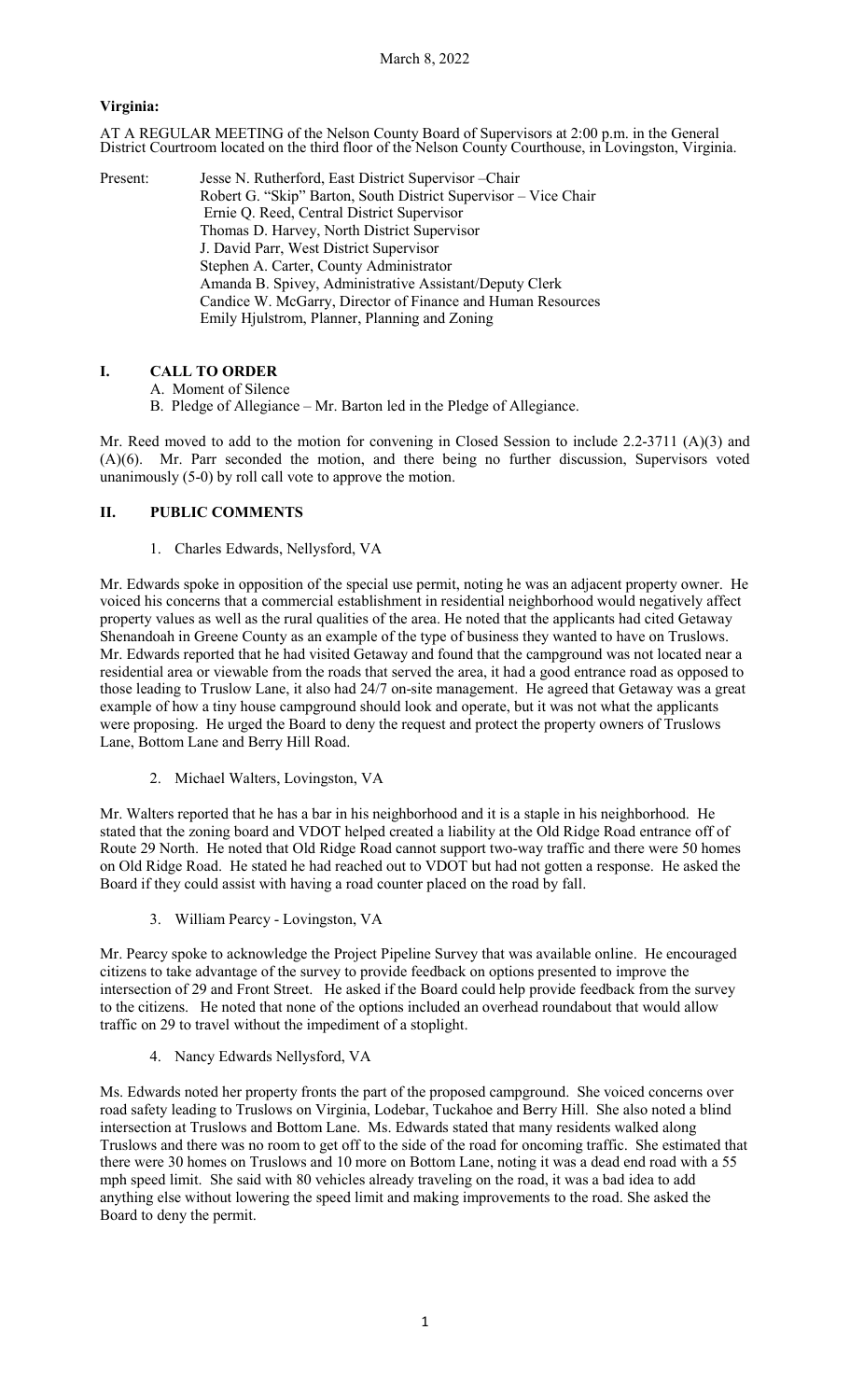5. Frank Bishop Nellysford, VA

Mr. Bishop spoke in opposition to the special use permit. He said he had purchased his home on Truslow because of the country setting, views, and rural atmosphere. He noted that he had been told by neighbors that the water could be an issue. He indicated that his well had minimal gallons per minute and that some wells on Truslow were drilled over 1000 feet with minimal gallons per minute. He was concerned that if sufficient water was found for the six trailers, it could affect the neighbors water. Mr. Bishop noted that the applicants had indicated the tiny homes would have water saving devices. He indicated that he also had water saving devices in his home and knew that some neighbors would run out of water if using the bathroom and washing dishes within the same time period. He felt that the trailers would be eyesores on the property. He noted concerns on the septic systems.

6. Joan Farrell Nellysford, VA

Ms. Farrell stated she was opposed to the tiny homes. She noted that she and her husband had searched for some time to find a quiet neighborhood to live in once they retired. She voiced concerns that the campground could potentially expand onto the vacant lot that adjoins her property. She asked if the property were to sell in the future, would an approved permit remain in place for the new owners. She also voiced concerns about tenants staying on the property unsupervised, traffic and roads, water access, and the look and size of tiny houses. She noted there was no clear picture of what the tiny homes would actually look like and the water drainage study indicated two bedroom homes, rather than one bedroom as she had understood. She wrapped up her comments, noting that a tiny campground did not belong in a residential neighborhood.

7. Bill Hudson, Nellysford, VA

Mr. Hudson spoke in opposition to SUP application #516, noting he was a resident of the neighborhood. He asked that the application be denied as it failed to comply with three of the four general standards and criteria for a special use permit as specified in Appendix A in the Nelson County Zoning regulations. He cited criteria a, b, and c of paragraph 12-3-2. He pointed out that the trailers would change the established neighborhood, they were not in harmony with the primary uses of the zoning district. Mr. Hudson questioned the ability to adequately serve the proposed use, citing concerns about the roads, additional water usage, and the possibility of that the sewage drain system could pollute the stream at bottom of property. He commented that the applicants had been vague and contradictory about their plans for the property. He reiterated his request that the Board deny the special use permit.

#### 8. John Muhler Nellysford, VA

Mr. Muhler reviewed the selection of the Berkley Group to help update the comprehensive plan for \$160,000. He noted discussions with Berkley Group were scheduled to begin later in the month. He pointed out that the County had hired the firm to help the County balance economic growth with rural preservation and quality of life for the residents. He asked the Board to deny the special use permit #516 because comprehensive plan is in the process of being updated. He stressed that the input of residents must be respected, as their quality of life will be affected on a daily basis if the request is approved.

9. Janet Brugh Nellysford, VA

Ms. Brugh noted she was object to several things if the project were approved. She expressed concern that if the project fails, the residents would be stuck with a campground in the neighborhood. She noted that with six homes on the property and up to 12 cars coming and going, the nighttime serenity would be lost. She stated that no commercial site should be allowed in a residential area.

10. Susan Swink, Nellysford, VA

Ms. Swink noted that the proposal of tiny homes had come up in the past during discussion of affordable housing. She pointed out that these were not to be used as homes, noting that a tiny home has to be 400 square feet or less. She also noted that a home is on a foundation, while these tiny homes would be on wheels, and considered a recreational vehicle. She closed by stating the project was a commercial business in established area of homes and asked the Board to vote no.

11. Alice Eberwein, Nellysford, VA

Ms. Eberwein noted she and her husband purchased 23 acres of the prettiest land where they live and enjoy picnics with the Rockfish River bordering on three sides. She stated she did not want a campground on the property. She noted that her sister lives off of Old Stoney Creek Road, and the Airbnb next door has been a nightmare to deal with.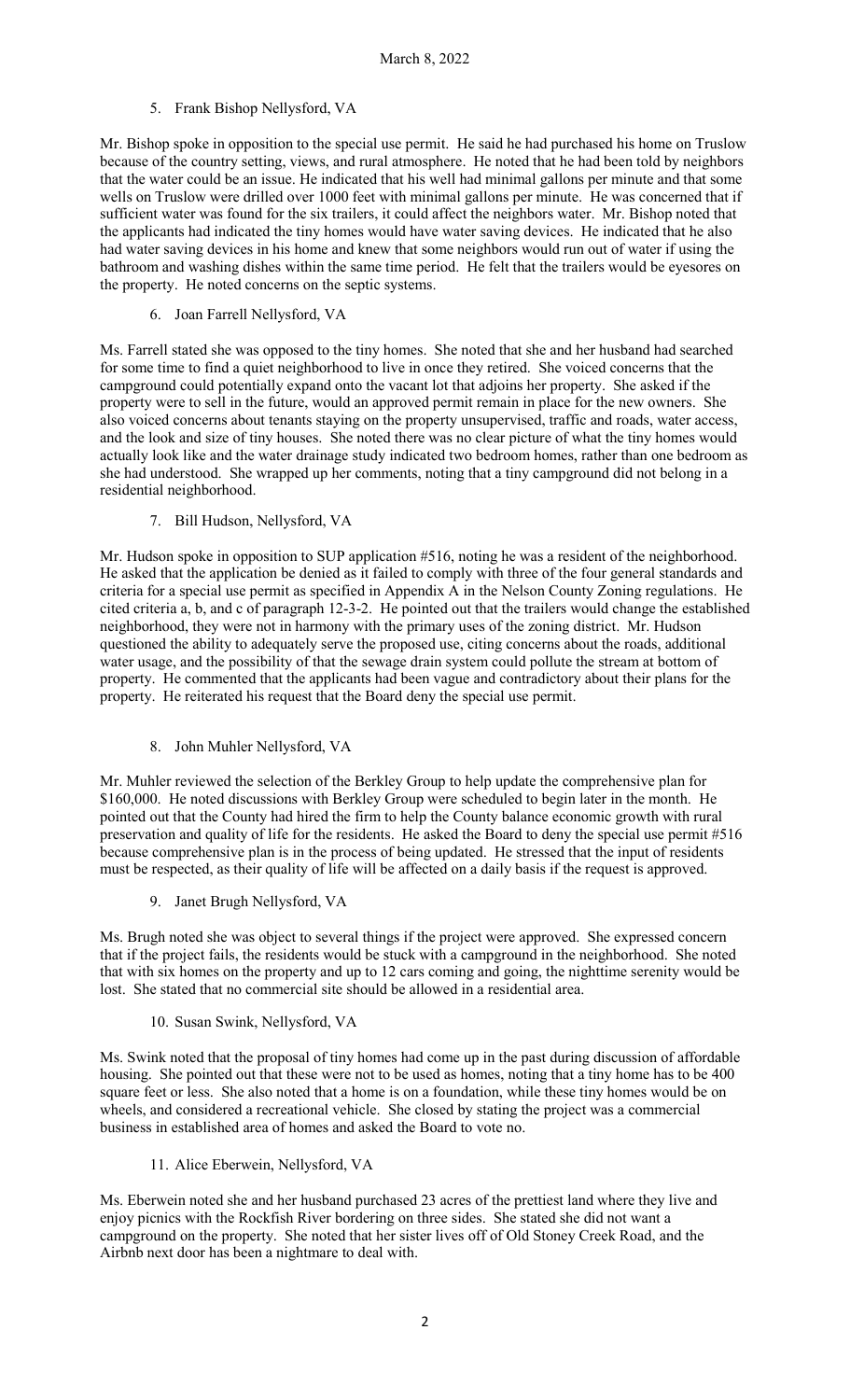12. Kathy Kristiansen, Nellysford, VA

Ms. Kristiansen presented a petition of 75 signatures from the neighbors requesting that the Board deny Special Use Permit #516. She commented that it was a fine idea, but not at the proposed location. She stated that the developers did nothing to mitigate the concerns of the neighbors. She noted the vote was deferred from last meeting to allow more information on water availability and VDOT approval of adequacy of site for a commercial entrance. She pointed out that there was no engineering stamp on the Ecosystem LLC report from November 2021, rendering the report unreliable. She asked that the Board deny special use permit #516 as it is not the right location. She noted that if the permit was approved, residents requested the following conditions be required: no more than 6 sites, no campers, RVs, tents or transient lodging, all tiny homes setback a minimum of 100 feet, double row of evergreen trees at a minimum of four feet high or alternatively 6-foot-high fence and a single row of evergreen trees, submitted groundwater plan and aquifer testing plan, outdoor lighting restrictions, onsite host, contact information for onsite host to be provided to the adjacent property owners, no more than four people per tiny home, two vehicles per site, quiet time after 10pm. She also indicated passive recreational use, and no motorcycles or ATVs allowed. She noted use of local firewood only. She asked the Board to consider the impacts to the neighborhood and vote no.

## **III. CONSENT AGENDA**

Mr. Parr moved to approve the Consent Agenda as presented and Mr. Reed seconded the motion. There being no further discussion, Supervisors unanimously (5-0) by roll call vote to approve the motion and the following resolutions were adopted:

A. Resolution –**R2022-13** Minutes for Approval

## **RESOLUTION R2022-13 NELSON COUNTY BOARD OF SUPERVISORS APPROVAL OF MINUTES (January 11, 2022 and January 31, 2022)**

**RESOLVED,** by the Nelson County Board of Supervisors that the minutes of said Board meeting conducted on **January 11, 2022 and January 31, 2022** be and hereby are approved and authorized for entry into the official record of the Board of Supervisors meetings.

B. Resolution –**R2022-14** Budget Amendment

#### **RESOLUTION R2022-14 NELSON COUNTY BOARD OF SUPERVISORS AMENDMENT OF FISCAL YEAR 2021-2022 BUDGET NELSON COUNTY, VA March 8, 2022**

### **I. Appropriation of Funds (General Fund)**

| Amount      | Revenue Account (-) | <b>Expenditure Account (+)</b> |
|-------------|---------------------|--------------------------------|
| \$2,445.00  | 3-100-002404-0035   | 4-100-031020-7043              |
| \$24,382.00 | 3-100-002404-0035   | 4-100-022010-7030              |
| \$7,500.00  | 3-100-003303-0055   | 4-100-093100-9206              |
| \$1,249.00  | 3-100-002404-0001   | 4-100-031020-5419              |
| \$35,576.00 |                     |                                |

| П. |             | <b>Transfer of Funds (General Fund Non-Recurring Contingency)</b> |                   |  |  |  |
|----|-------------|-------------------------------------------------------------------|-------------------|--|--|--|
|    | Amount      | <b>Credit Account (-)</b>                                         | Debit Account (+) |  |  |  |
|    | \$24,140.77 | 4-100-999000-9905                                                 | 4-100-012040-3016 |  |  |  |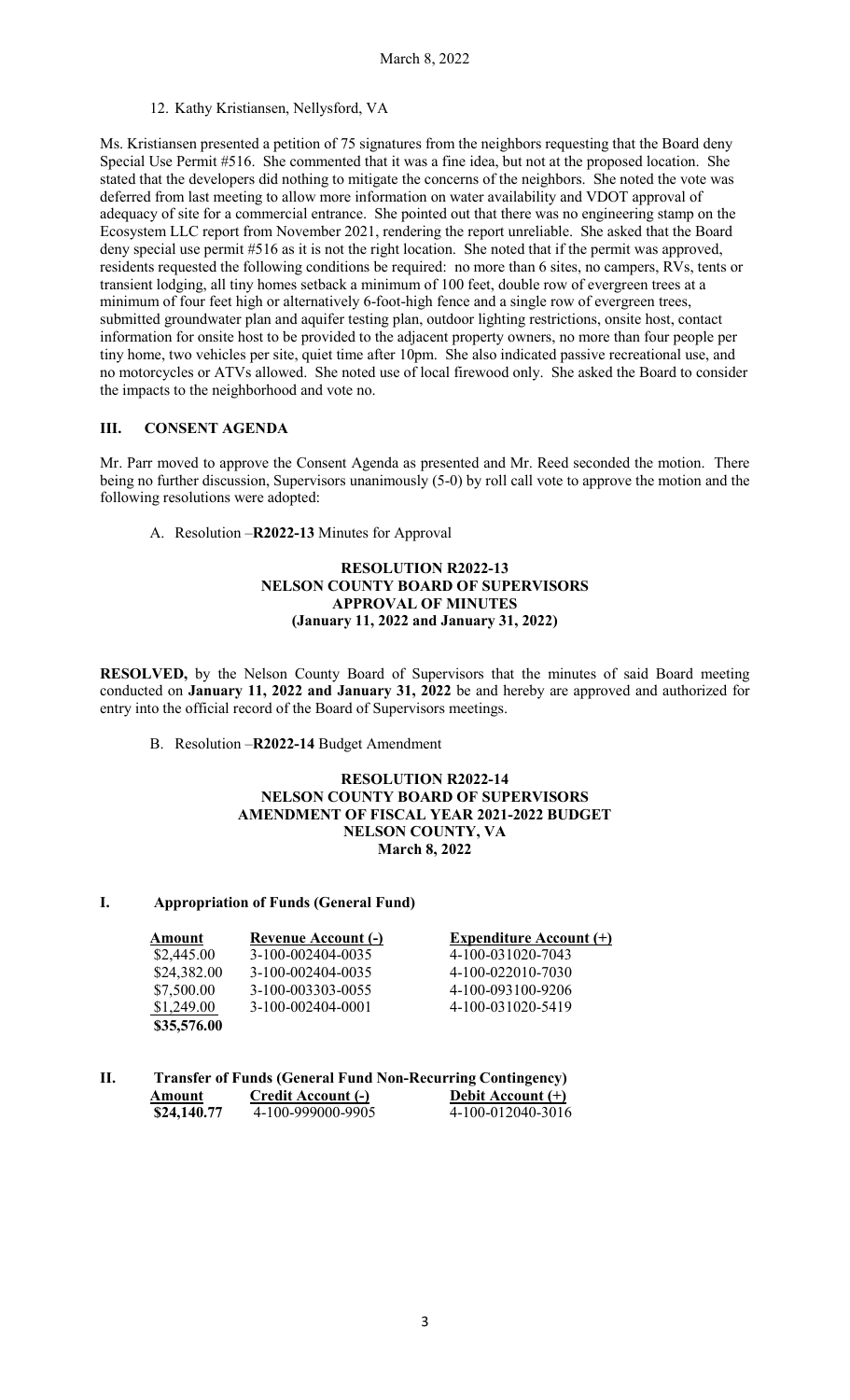C. Resolution – **R2022-15** Endorsement of VCA Grant – Wintergreen Performing Arts

### **RESOLUTION R2022-15 NELSON COUNTY BOARD OF SUPERVISORS VIRGINIA COMMISSION OF THE ARTS FY22-23 CREATIVE COMMUNITIES PARTNERSHIP GRANT (FORMERLY LOCAL GOVERNMENT CHALLENGE GRANT)**

**BE IT RESOLVED,** by the Nelson County Board of Supervisors that said Board endorses the County's submission of an application to the Virginia Commission of the Arts for 2022-2023 Creative Communities Partnership Grant funding (formerly Local Government Challenge Grant).

**BE IT FURTHER RESOLVED**, said application includes a local match of \$4,500.00 to be confirmed upon formal adoption of Nelson County's Fiscal Year 2022-2023 Budget by the Board of Supervisors.

#### **IV. PRESENTATIONS** A. VDOT Report

Mr. Robert Brown reported the following:

Mr. Brown reported the tree and debris clean-up was still ongoing and they hoped to complete the work in a few weeks.

He noted that each year, they updated the Secondary Six Year Plan, and he had done some preliminary work on the Rural Rustic Priority List. Mr. Brown indicated that the Board would need to prioritize roads on the list that had not yet been prioritized. Mr. Rutherford asked what the deadline for completion would be. Mr. Brown indicated that a public hearing would need to be schedule but he wanted to provide the information to the Board so they may think about how they want to prioritize the rest of the roads on the list. He noted that the Board did not prioritize all of the roads in the previous year, and they would need to add projects to the plan.

#### Mr. Barton:

Mr. Barton thanked Mr. Brown for the curve warning sign that had been placed, noting it was appreciated.

#### Mr. Harvey:

Mr. Harvey had no VDOT issues to discuss.

Mr. Reed:

Mr. Reed referenced Mr. Walters comments on Old Ridge Road regarding traffic counts, and asked if it was a possibility. Mr. Brown noted that there was an existing traffic count on Old Ridge but the 2021 counts were not yet available. Mr. Brown noted he could pass along the 2020 counts for Old Ridge Road.

#### Mr. Parr:

Mr. Parr had no VDOT issues to discuss.

#### Mr. Rutherford:

Mr. Rutherford voiced his appreciation for the tree cleanup. He asked Mr. Brown to look at one tree on corner across from Brownings Cove and Laurel Road in Shipman. He noted it was a tight turn and asked Mr. Brown if he could look at removing it.

Mr. Brown reported that VDOT had placed one ADA compatible porta john, one regular porta john at Wayside. He noted that VDOT was taking over the Wayside porta johns for the County.

Mr. Rutherford asked Mr. Brown to catch up with Bill Searcy regarding the survey reported during Public Comments.

#### **V. NEW & UNFINISHED BUSINESS**

A. Special Use Permit #516 – Campground on Truslows Lane

Mr. Rutherford invited the applicants to address the Board.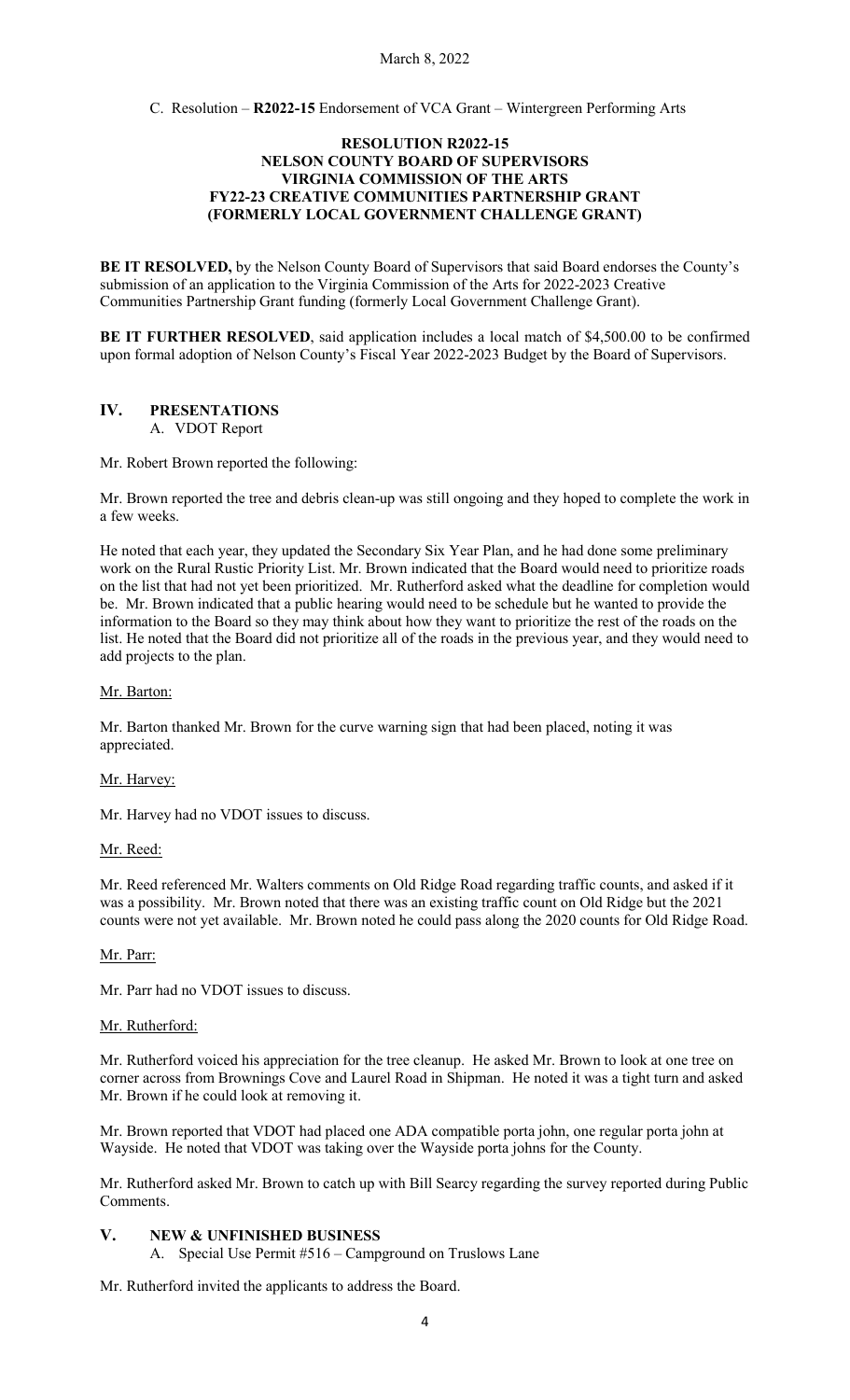### Daniel Rickerd, Lovingston, VA - applicant

Mr. Rickerd reported to the Board that he and his business partner, Mike Patterson, had met with residents to listen to the community's input on the project and to better communicate their project plans. He noted that one question raised was why they had chosen tiny houses. Mr. Rickerd asked what the alternative could be. He noted they were only looking to place six tiny houses. He indicated that the alternative could be something without needing approval from the Board or Planning Commission. Mr. Rickerd indicated that by-right, the property could be subdivided at least seven times creating the possibility for seven large permanent homes that would each need well and septic. He elaborated that larger homes would have more bedrooms for more guests. He pointed out that the current plan would disturb less than two acres, while permanent homes would require heavier use on water and septic, along with ground disturbance, more vehicle traffic. He pointed out that a tiny house would accommodate a couple with one vehicle.

Mr. Rickerd noted that Hilltop Berry Farm across the street was a commercial use. He pointed out that the location of the proposed property was at the beginning of Truslow Lane and the homes of all residents that were present at the meeting, were all past their proposed location. He explained that the proposed entry had a 300-foot view on either side of driveway. He reiterated that seven homes could be built byright, without any approval from the Board of Supervisors. He stressed that mountain views would be blocked in some locations with the construction of larger homes. He explained that they had chosen tiny homes because of the low impact to the environment around them. He explained that they would use minimal water, have fewer occupants, and not be visible from any neighbors' homes. He stated that they wanted highlight all that Nelson County had offer and compliment the rural beauty. Mr. Rickerd noted that he was willing to uproot his family and move just down the road from the site to be close by to manage it.

### Mike Patterson, Henrico County, VA - applicant

Mr. Patterson addressed the petition that had been presented during public comments. He pointed out that not everyone was willing to sign it, so he didn't want the impression to be that everyone on Truslow Lane was opposed to the project. He did not understand how the residents had issues with the beautiful tiny homes they were proposing, but not the trash and abandoned properties that had been in the neighborhood for years. Mr. Patterson referenced Getaway DC that had been mentioned earlier in the meeting. He noted the goal of their project was similar to that of Getaway, in that they wanted to provide a way to unplug, escape, and retreat. He clarified that they were not asking for 45 tiny homes, they were only asking for 6 tiny homes. Mr. Patterson assured the Board that they would not return in the future with a request to expand. He noted that the current owners would sell to someone else if the permit was not approved. He reiterated that Mr. Rickerd was committed to stay in Nelson and that the project was a way for him to provide a better future for his young family.

Mr. Reed expressed his concerns about the availability of water. He asked if there was potential to use the pond on the property, in the event they were unable to get the groundwater to fulfill what is needed. Mr. Rickerd noted they had not considered the pond or any other options yet. He noted they had spoken with some residents who have great water, while others have had problems in the past. He indicated that he had found multiple spots to locate water and he was sure they could find water. Mr. Patterson noted they had spoken with the soil surveyor to get his opinion on the availability of water. Mr. Patterson indicated that the surveyor recommended buying the land because they should be able to locate water within the lower areas of the property.

Mr. Barton explained that people chose to live in Nelson for many reasons, one of which was to live in a rural area. He felt that if someone chose to live in a place located one or two miles from the main road, they should be assured that no commercial entity would be in their neighborhood. He noted that he had no disagreement with the project concept, but felt that if it could be located closer to 151 and in an area where it would not affect others, it would be great. He stated he could not support a commercial operation in a place where people had come to live without them.

Mr. Reed stated he addressed project at length many times between the Planning Commission and the Board. He found that the comments reflected the tone of the community on the project, and the matters of concern. He felt that the residents did a good job explaining their concerns with water and traffic. He noted that the water issue was significant. He felt the comments had been well presented and articulated, particularly the inadequacy of the current zoning to address a use like tiny homes, as well as the ability transfer the permitted use to a subsequent buyer. Mr. Reed asked to hear from rest of the Board before making a motion.

Mr. Harvey pointed out that by-right, multiple homes could be placed on the property. Mr. Rutherfrod asked Ms. Hjulstrom to come forward to clarify. Ms. Hjulstrom confirmed that with 29 acres, they could create a subdivision of seven parcels. She noted that if they were to just build houses on the property,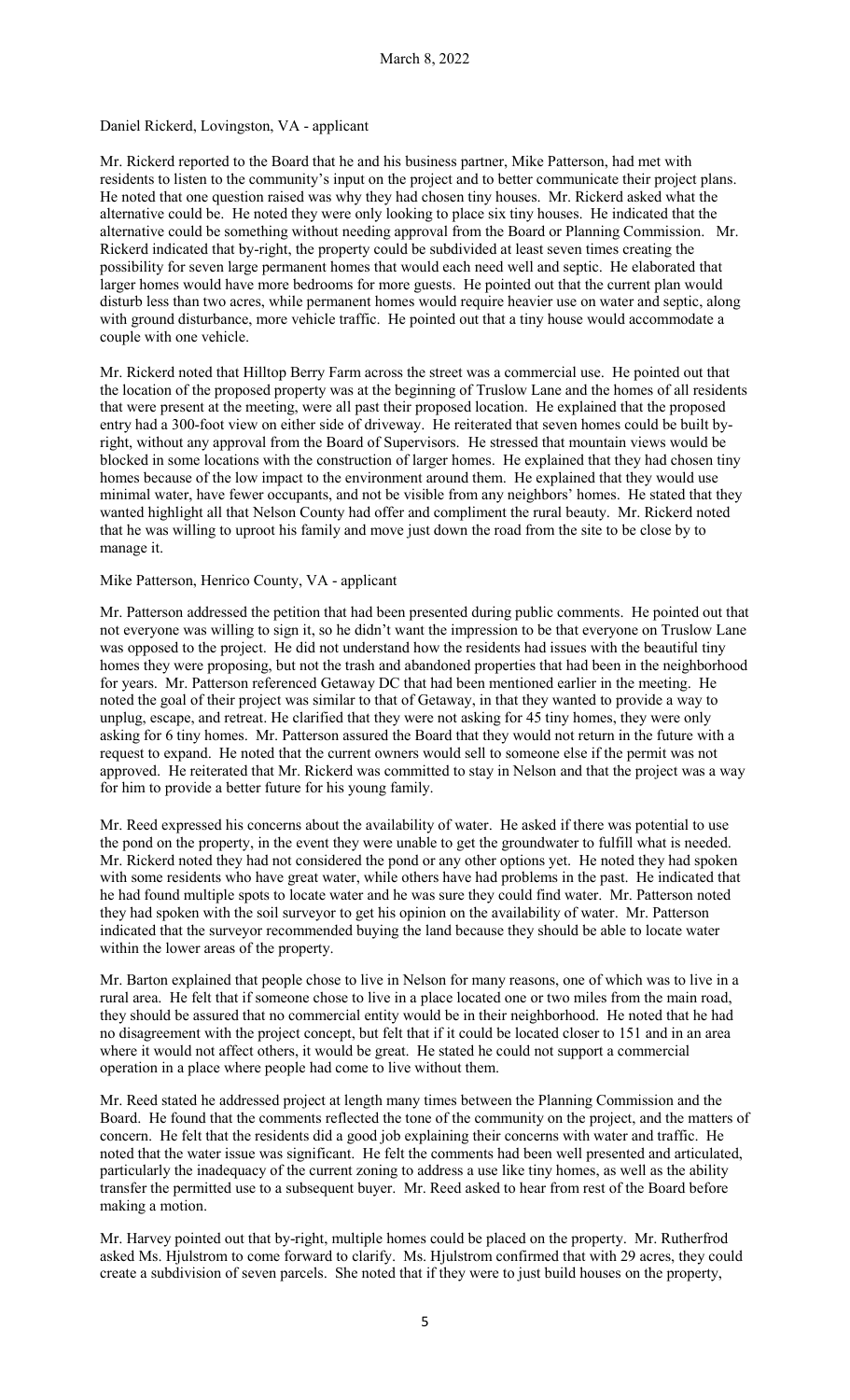they could build one house per two acres, but a major site plan would be required for three or more houses on one parcel and only the Planning Commission would have to review.

Mr. Rutherford stated that there were several areas with sensitive aquifers in Nelson. He reiterated that the property had the ability by-right to build 6-7 homes. He noted that the topography could impact the number of homes they were able to have. He felt that larger houses would have a more intense use of water. He did not necessarily think that the 6 tiny homes would be more impactful than 7 homes. He indicated that he was generally in support with stipulations if approved.

Mr. Barton asked the Board to think about what someone considers when moving into Nelson County and what the assurances were that it would remain rural. He thought the comprehensive plan could address that in the long run. He noted that the Board represents the people of Nelson County. Mr. Rutherford noted that comprehensive plan had no teeth, it was to be used as a guide. He further noted that where the teeth and the by-right uses come from are with the zoning.

Mr. Reed noted what was proposed is not by-right, hence the special use application. He pointed out that the criterion in the Code was supposed to reflect whether what someone could do by special use permit, would be approved. He did not see that the proposal fit that criterion. Mr. Reed noted that just because they could develop the property by-right, doesn't mean they would be able to, because you can't develop property if you don't have water. Mr. Harvey noted that no property could guarantee water. Mr. Reed asked if anyone did not think the character and pattern of the community would be changed. Mr. Rutherford noted that placing anything on a field changed the character.

Mr. Barton commented on the rights of property owners, noting that the applicants did not currently own the property, they wanted to own it.

Mr. Reed made a motion to deny Special Use Permit #516 – Campground on Truslows Lane, and Mr. Barton seconded the motion. There being no further discussion, Supervisors voted (3-2) by roll call vote to approve the motion, with Mr. Harvey and Mr. Rutherford voting no.

The Board took a brief recess.

## **VI. REPORTS, APPOINTMENTS, DIRECTIVES AND CORRESPONDENCE** A. Reports

1. County Administrator's Report

Mr. Carter reported the following:

**A. Covid-19 (Coronavirus):** Current VDH data for Nelson County, as of March 3<sup>rd</sup> is five (5) new cases of the Covid-19 virus and a seven (7) day average of new daily cases of two (2). The new case trend line is steadily declining from a daily high of 45 cases on January 14th to a low of minus one (-1) on March 1<sup>st</sup>. To date the County has had 2,679 cases of the virus, 70 hospitalizations and 32 deaths from the virus. Current CDC guidance is: "People may choose to mask at any time. People with symptoms, a positive test or exposure to someone with Covid-19 should wear a mask". Per the CDC, Nelson County is at a "medium risk" level for the virus.

**B. 2022 General Reassessment of Real Estate:** The local Board of Equalization conducted an organizational meeting on February 24<sup>th</sup>. During the meeting the Board also set its hearing calendar, which will begin on March 21st, including an initial work session with G. Eanes of Wampler-Eanes. The application deadline for appeals to the BOE is April 15<sup>th</sup>.

**C. Planning:** 1) Comprehensive Plan Project – County and Berkley Group staff will conduct a project kick off meeting via zoon on March 14<sup>th</sup>. 2) Smart Scale – County staff will work with TJPDC staff with input from VDOT-Lynchburg staff for the planned submittal of three smart scale applications. The proposed County projects include: a) Intersectional Improvement at Rt. 29 and Callohill Drive; b) Round-about at the intersection of Routes 151 and 6 (Martins Store); c) grading improvement at Rt. 151 and Tanbark Drive. Pre-applications are due to VDOT by April 1 at 5 p.m.

Mr. Carter noted that final applications were due to VDOT in late July/early August.

**D. Region 2000 Services Authority:** A hearing on the excess revenue issue was conducted on February 25<sup>th</sup> at the Campbell County Circuit Court. The court's decision is anticipated by the week of March 14<sup>th</sup>.

**E. New County Office Building:** County staff issued an RFP for architectural services for the design and construction of a new County office building that at present will include the departments of Social Services, Building Official and Planning & Zoning. The deadline for receipt of proposals from architectural firms is March  $25<sup>th</sup>$  at 2 p.m.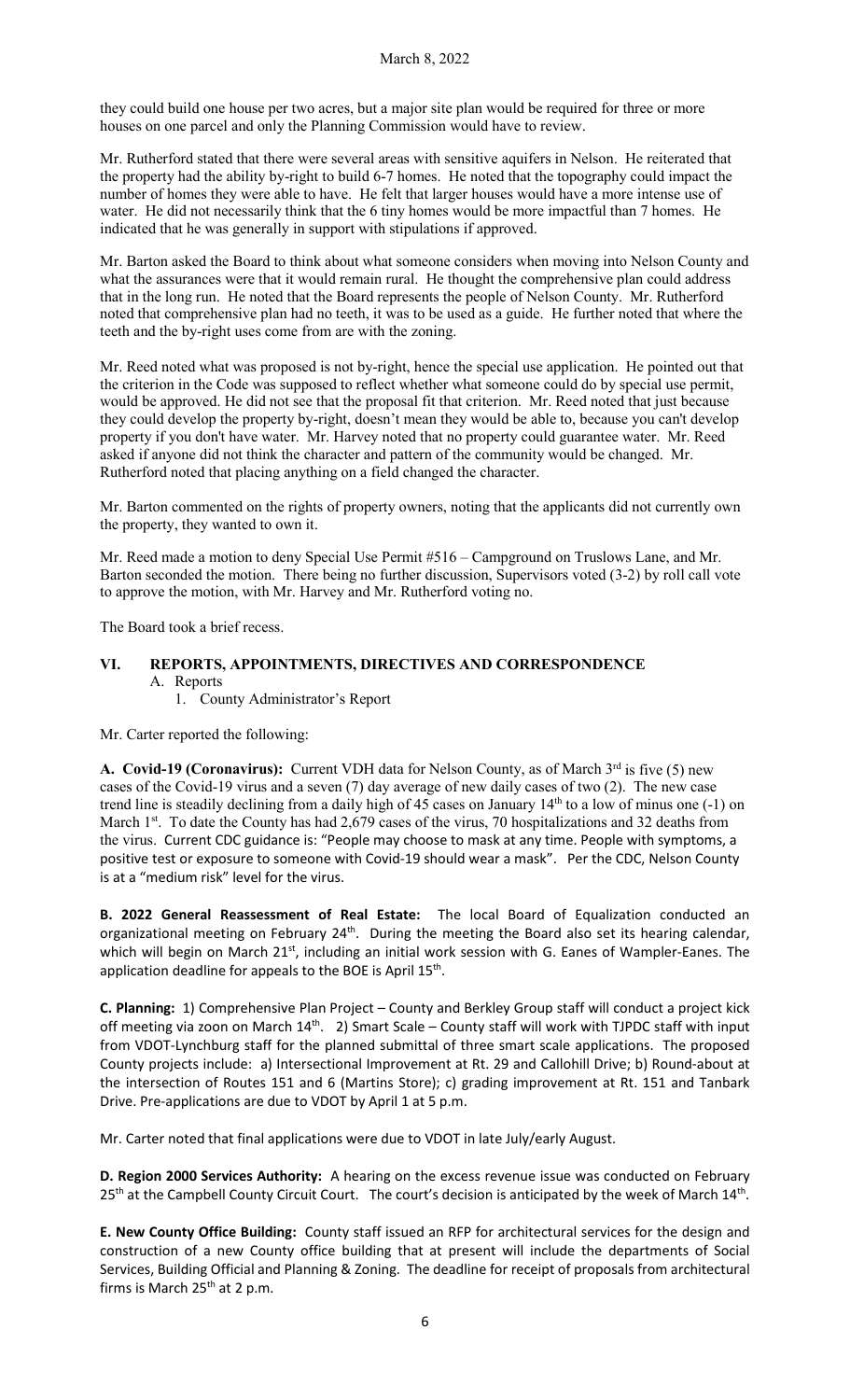**F. Piney River Water & Sewer System:** The effort to restore Pump #1 to service at the Rt. 56 primary (Usemco) pump station failed. As such, the purchase of a new pump is in process.

**G. FY22-23 Budget:** The initial presentation and work session on the FY22-23 Budget is proposed to be conducted in a continued meeting on March 10<sup>th</sup> (time TBD). The draft budget is balanced. The initial decision the Board will have to make is on the real estate tax rate. County staff have presently equalized the tax rate in relation to the results of the 2022 General Reassessment. Should the Board decide to retain real estate revenue that exceeds one percent (1%) of the current revenue tax base, it is imperative that the Board determine this decision immediately in order to comply with Code of VA notice requirements and to complete the budget approval process by not later than June 30<sup>th</sup>.

Mr. Barton asked about budget revenues and when the Board would know how much money to expect. Mr. Carter noted that the information would be reported at the budget work session that Thursday, along with yields the reassessment. He noted that staff were proposing to equalize the tax rate based on the reassessment results. Mr. Reed asked when the Board would need to set the rate. Mr. Carter indicated that the deadline was March 17<sup>th</sup>, noting they were working with notice requirements. Mr. Barton stated the Board didn't even know what the budget was yet. Mr. Carter and Mr. Rutherford assured that all budget information would be provided that Thursday. Mr. Carter noted that the budget anticipated significant capital improvements.

Mr. Reed asked about the comprehensive plan rollout meeting. Mr. Carter noted that staff would follow up with details.

**H. Staff Reports:** Department and office reports are included within the 3-8 agenda document. Additional information on any other subjects the Board requests information on will be responded to during the 3-8-22 Board meeting.

2. Board Reports

Mr. Barton:

Mr. Barton had no report.

Mr. Harvey:

Mr. Harvey had no report.

Mr. Reed:

Mr. Reed reported that the Service Authority was holding a ground breaking ceremony on the Wintergreen Wastewater Treatment Plant that Friday at 11a.m. at the current water treatment plant. He expressed that the project was a big deal for the Service Authority and had been a long time in the making. He noted it would be a state of the art facility and a great improvement to the mountain community.

Mr. Parr:

Mr. Parr had no report.

#### Mr. Rutherford:

Mr. Rutherford had no report.

- B. Appointments
- Ms. Spivey reviewed the following table: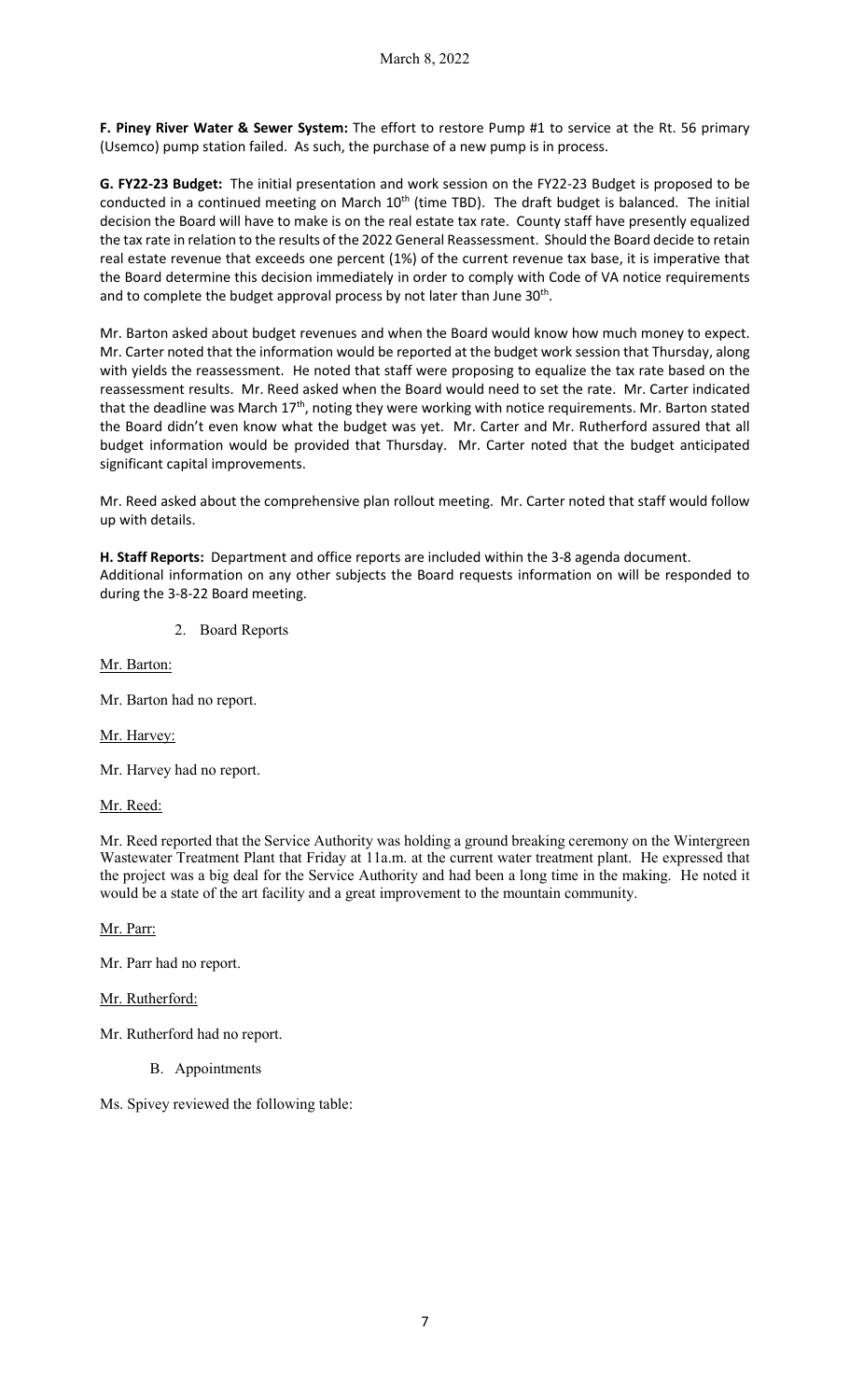| (1) New Vacancies/Expiring Seats & New Applicants : |                      |                       |                     |                |                                   |  |  |  |
|-----------------------------------------------------|----------------------|-----------------------|---------------------|----------------|-----------------------------------|--|--|--|
| <b>Board/Commission</b>                             | <b>Term Expiring</b> | Term & Limit Y/N      | Incumbent           | Re-appointment | <b>Applicant (Order of Pref.)</b> |  |  |  |
|                                                     |                      |                       |                     |                |                                   |  |  |  |
|                                                     |                      |                       |                     |                |                                   |  |  |  |
|                                                     |                      |                       |                     |                |                                   |  |  |  |
|                                                     |                      |                       |                     |                |                                   |  |  |  |
|                                                     |                      |                       |                     |                |                                   |  |  |  |
|                                                     |                      |                       |                     |                |                                   |  |  |  |
|                                                     |                      |                       |                     |                |                                   |  |  |  |
|                                                     |                      |                       |                     |                |                                   |  |  |  |
| <b>Existing Vacancies:</b>                          |                      |                       |                     |                |                                   |  |  |  |
| Board/Commission                                    | <b>Terms Expired</b> |                       |                     |                |                                   |  |  |  |
| <b>MACAA Board of Directors</b>                     | 3/13/2022            | 2 years/No term limit | <b>Arthur Thorn</b> | N - Resigned   |                                   |  |  |  |

## MACAA Board of Directors

Ms. Spivey reported they had a vacancy on the MACAA Board of Directors. She noted one interest email had been received that day, and was hopeful to have an applicant at the next meeting. Mr. Rutherford asked Ms. Spivey to send MACAA details so they he could share with constituents.

C. Correspondence

Mr. Parr asked if there were any updates from Firefly on fiber construction. Mr. Rutherford asked for staff to get an update from Firefly and to invite them to attend the April meeting. Mr. Parr noted it would be nice to get an update every month or every other month from Firefly.

D. Directives

Mr. Reed asked if staff could work on getting a scheduled joint meeting with the School Board. Mr. Parr noted it had been impossible to get a 2x2 meeting scheduled. Mr. Carter noted that staff had not been able to get any answers to questions, but they would reach out to try and schedule a meeting.

Mr. Parr asked if staff could look into the possibility of personal property tax relief to seniors. Ms. McGarry noted there is currently an elderly and disabled tax relief in place. Mr. Parr asked if that was something that was automatically given. Ms. McGarry and Mr. Carter confirmed that the relief has to be applied for and based on eligibility. Mr. Parr indicated that he would like it to be a standard thing, or possibly take one vehicle off of the personal property tax for individuals age 65 and older. Mr. Barton felt it would have to be based on need. Mr. Rutherford asked if Ms. Pam Campbell could provide details on what other counties do. Mr. Carter noted that there is a proposal to lower personal property tax rate. He explained that it would be much better to consider for next year.

Mr. Reed asked if the County was going to be reaching out to the voters that were moving from the Central to East District. Mr. Carter noted that the Registrar would take care of that. Mr. Reed indicated he had received a few requests on when information would be provided. Ms. Spivey noted that she would contact the Registrar for details.

## **VII. OTHER BUSINESS (AS PRESENTED)**

Mr. Rutherford noted they would save other business for the back end after the closed session.

## **VIII. CLOSED SESSION PURSUANT TO 2.2-3711 (A) (1)**

Mr. Reed moved that the Nelson County Board of Supervisors convene in closed session to discuss the following as permitted by Virginia Code Sections 2.2-3711

(A)(1): Discussion, consideration, or interviews of prospective candidates for employment; assignment, appointment, promotion, performance, demotion, salaries, disciplining, or resignation of specific public officers, appointees, or employees of any public body;

(A)(3): Discussion or consideration of the acquisition of real property for a public purpose, where discussion in an open meeting would adversely affect the bargaining position or negotiating strategy of the public body; and;

(A)(6) - Discussion or consideration of the investment of public funds where competition or bargaining is involved, where, if made public initially, the financial interest of the governmental unit would be adversely affected.

Mr. Barton seconded the motion and there being no further discussion, Supervisors voted unanimously (5-0) by roll call vote to approve the motion.

Supervisors conducted the closed session and upon its conclusion, Mr. Reed moved to reconvene in